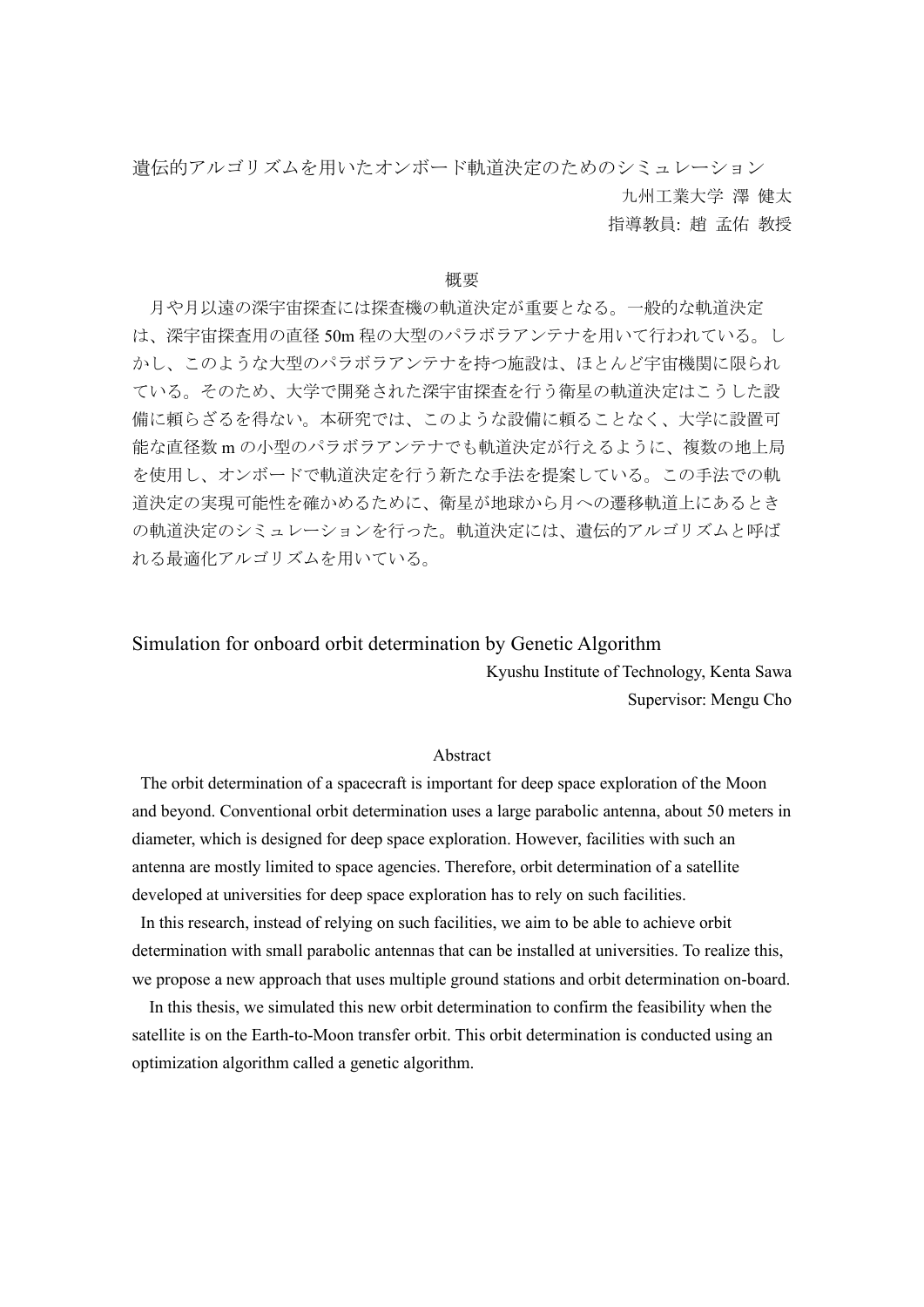## 目次

| 1.1   |  |
|-------|--|
| 1.2   |  |
|       |  |
|       |  |
|       |  |
|       |  |
| 3.1   |  |
| 3.2   |  |
| 3.2.1 |  |
| 3.2.2 |  |
| 3.2.3 |  |
|       |  |
|       |  |
|       |  |
| 3.3   |  |
| 3.4   |  |
|       |  |
|       |  |
|       |  |
|       |  |
|       |  |
|       |  |
|       |  |
|       |  |
|       |  |
|       |  |
|       |  |
|       |  |
|       |  |
|       |  |